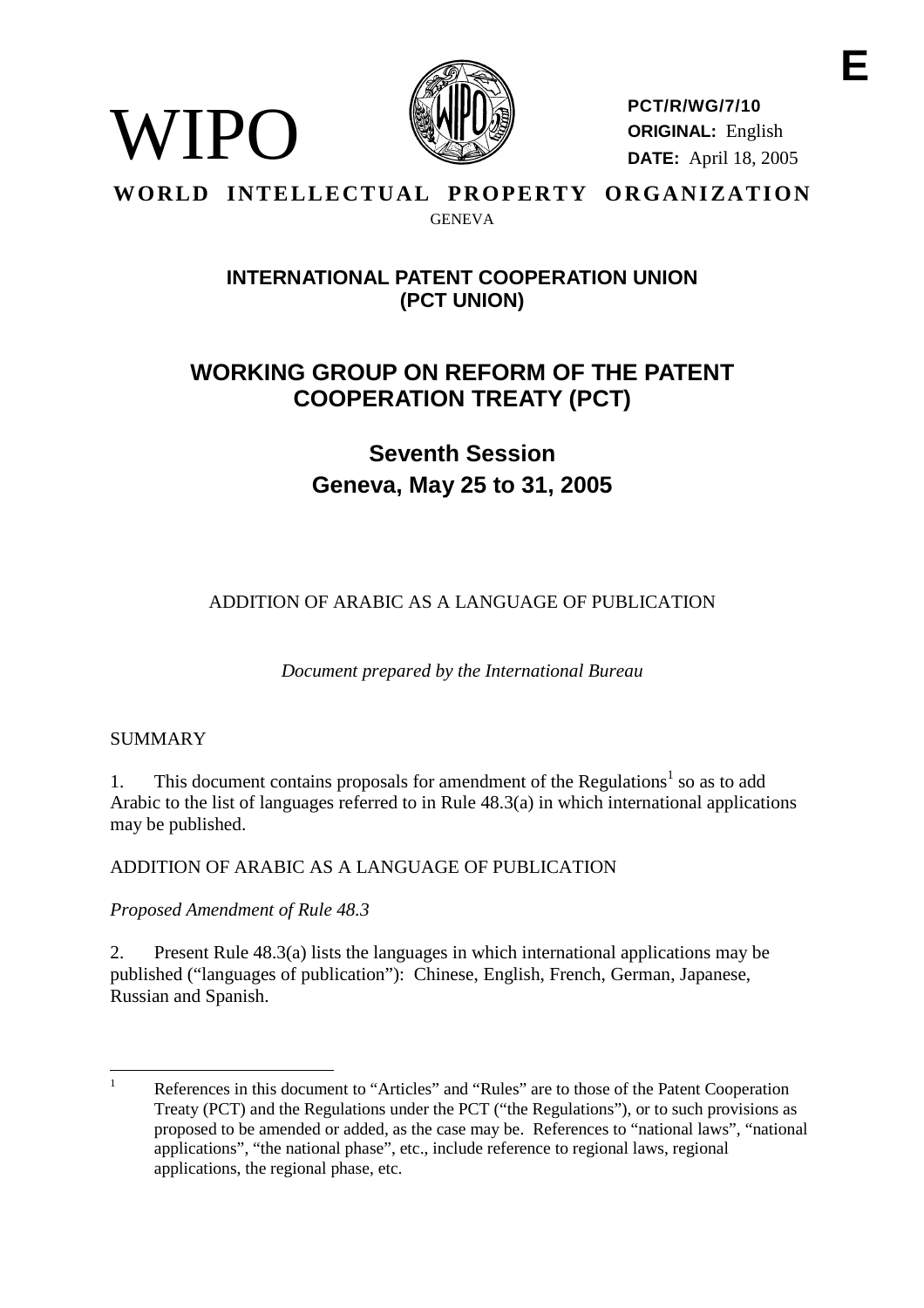<span id="page-1-0"></span>3. Under Rule 48, an international application filed in one of those languages is published in the language in which it was filed. An international application which is not filed in a language of publication is published as a translation of the international application furnished by the applicant into a language of publication (that translation may also be used for the purposes of the international search).

4. At the request of the Government of Egypt, it is proposed to add Arabic to the list of languages of publication referred to in Rule 48.3(a), which would mean that an international application filed in Arabic would be published in that language. It is recalled that Arabic is one of the six official languages of the United Nations.

5. The addition of Arabic as a language of publication would also have a bearing on several other language related questions, as outlined in the following paragraphs. However, no change would be needed to the Rules concerned.

# *Filing of International Applications (Rule 12.1(a) and (b))*

6. Receiving Offices may at present accept any language, including Arabic, for the filing of international applications. If Arabic is added as a language of publication, as at present and for as long as no International Searching Authority accepts Arabic for the purposes of the international search, each receiving Office which accepts the filing of international applications in Arabic would continue to be required also to accept the filing of international applications in at least one language which is both a language of publication and a language accepted by the International Searching Authority, or, if applicable, by at least one of the International Searching Authorities, competent for the international searching of international applications filed with that receiving Office.

## *Filing of the Request (Rule 12.1(c))*

7. If Arabic is added as a language of publication, any receiving Office would be free to decide to accept Arabic for the filing of the request, in which case the request form would be made available in that language and applicants could file the request in Arabic with such a receiving Office.

## *Translation for the Purposes of International Search (Rule 12.3)*

8. If Arabic is added as a language of publication, as at present and for as long as no International Searching Authority accepts Arabic for the purposes of the international search, an applicant who files an international application in Arabic would continue to be required to furnish to the receiving Office a translation of the international application into a language which is both a language accepted by the competent International Searching Authority that is to carry out the international search and a language of publication. Notwithstanding the fact that such a translation would be required, the international application filed in Arabic would be published in Arabic.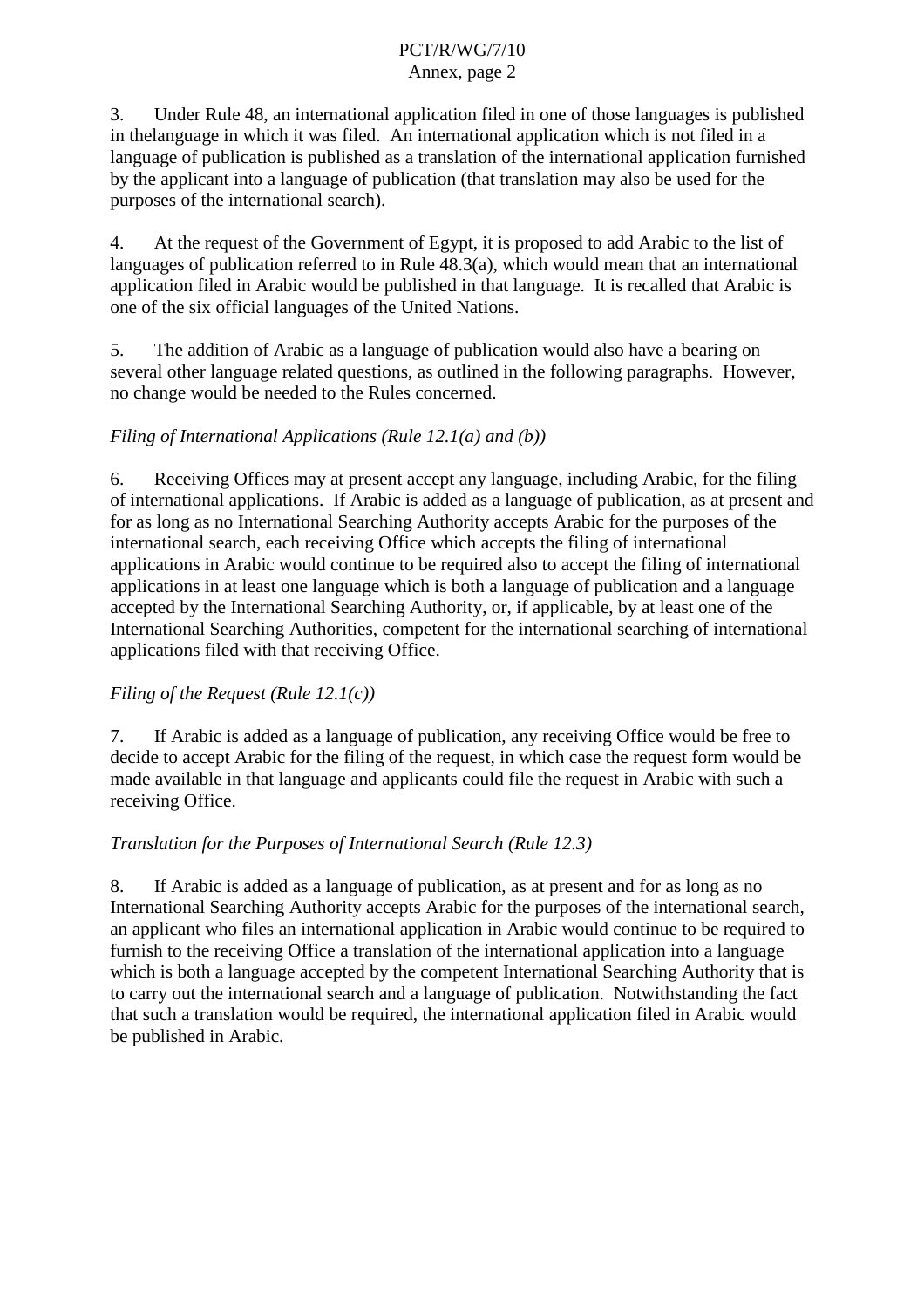*International Search Report and Written Opinion of the International Searching Authority; International Preliminary Report on Patentability (Chapter I) (Rules 43.4, 43bis.1(b) and 44bis.1)*

9. If Arabic is added as a language of publication, for as long as no International Searching Authority accepts Arabic for the purposes of the international search and thus a translation of an international application filed in Arabic is required under Rule 12.3(a) for the purposes of the international search, the international search report and the written opinion of the International Searching Authority would be either in Arabic or, if the International Searching Authority so wishes, in the language of the translation furnished by the applicant under Rule 12.3(a), and the international preliminary report on patentability (Chapter I) would be in the language of the written opinion.

# *Filing of the Demand (Rule 55.1)*

10. If Arabic is added as a language of publication, for as long as no International Preliminary Examination Authority accepts Arabic for the purposes of the international preliminary examination and thus a translation of an international application filed in Arabic is required under Rule 55.2 for the purposes of the international preliminary examination (see below), the demand would have to be in the language of the translation furnished under that Rule.

# *Translation for the Purposes of International Preliminary Examination (Rule 55.2)*

11. If Arabic is added as a language of publication, for as long as no International Preliminary Examination Authority accepts Arabic for the purposes of the international preliminary examination, a translation of an international application filed in Arabic would be required under Rule 55.2 into a language which is both accepted by the International Preliminary Examining Authority that is to carry out the international preliminary examination and a language of publication, unless such a translation has already been furnished to that Authority in its capacity as an International Searching Authority (see paragraph [6,](#page-1-0) above).

# *International Preliminary Report on Patentability (Chapter II) (Rule 70.17)*

12. If Arabic is added as a language of publication, for as long as no International Preliminary Examination Authority accepts Arabic for the purposes of the international preliminary examination and thus a translation of an international application filed in Arabic is required under Rule 55.2 for the purposes of the international preliminary examination into a language which is both accepted by the International Preliminary Examining Authority that is to carry out the international preliminary examination and a language of publication (see above), the international preliminary report on patentability (Chapter II) would be in the language of that translation.

# *Changes in the International Application*

13. *Amendments under Article 19*. If Arabic is added as a language of publication, where an international application is filed in Arabic, amendments under Article 19 would have to be filed in that language (see Rule 12.2(a)).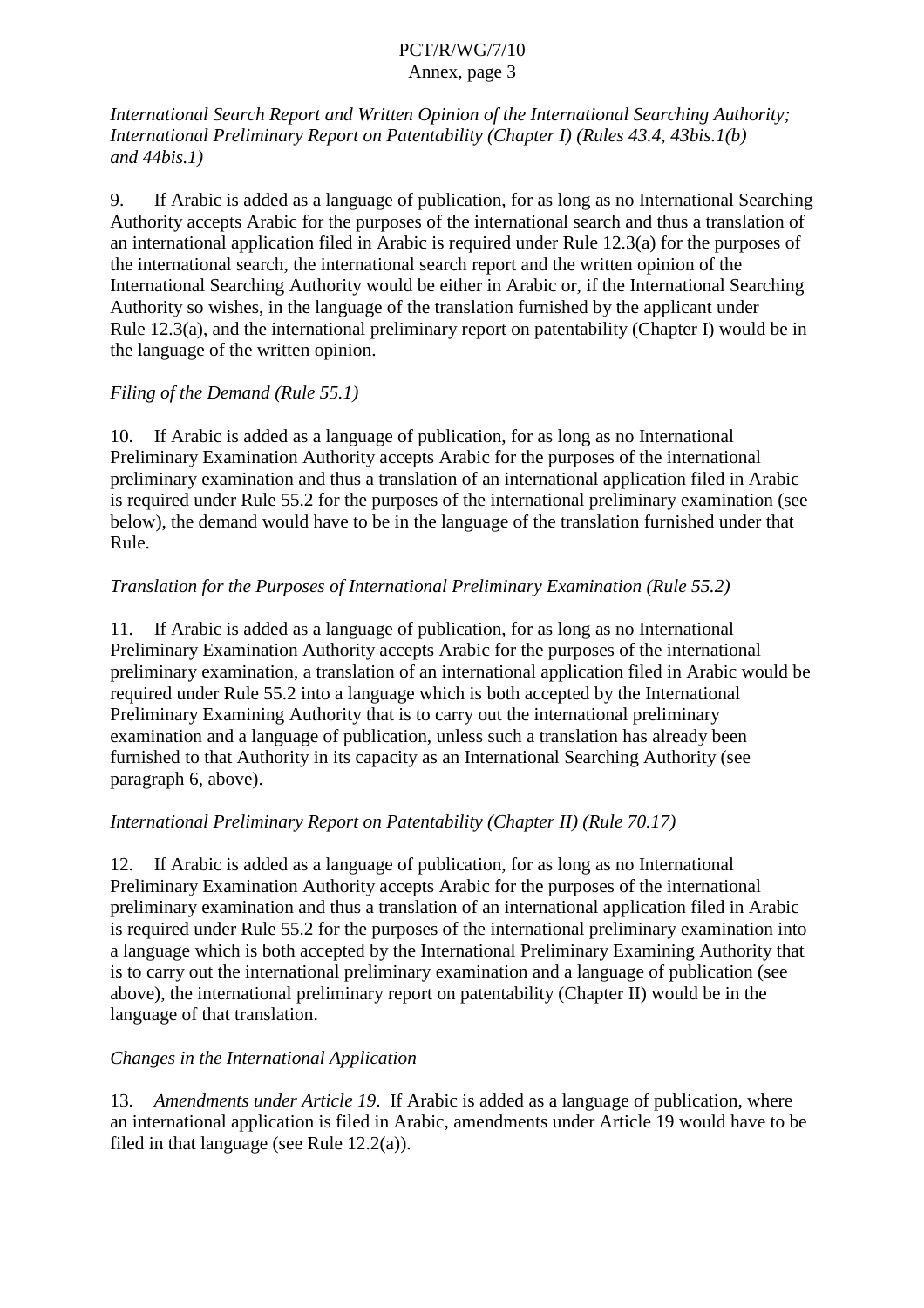14. *Amendments under Article 34*. If Arabic is added as a language of publication, for as long as no International Preliminary Examination Authority accepts Arabic for the purposes of the international preliminary examination and thus a translation of an international application filed in Arabic is required under Rule 55.2 for the purposes of the international preliminary examination (see above), a translation of any amendments under Article 34 would have to be furnished into the language of that translation (that is, into a language which is both accepted by the International Preliminary Examining Authority that is to carry out the international preliminary examination and a language of publication).

15. *Rectification of obvious errors*. If Arabic is added as a language of publication, for as long as no International Searching Authority accepts Arabic for the purposes of the international search and no International Preliminary Examination Authority accepts Arabic for the purposes of the international preliminary examination, any rectification of an obvious error referred to in Rule 91.1(e)(ii) and (iii) would have to be filed in both Arabic (the language of filing of the international application) and, depending on the authority competent to authorize the rectification of the obvious error, in the language of the translation furnished under Rule 12.3(a) or 55.2(a).

#### *Impact on Publication Process at the International Bureau*

16. It is expected that the International Bureau could absorb the additional work related to the publication of international applications in Arabic without undue difficulty.

> *17. The Working Group is invited to consider the proposals contained in the Annex to this document.*

> > [Annex follows]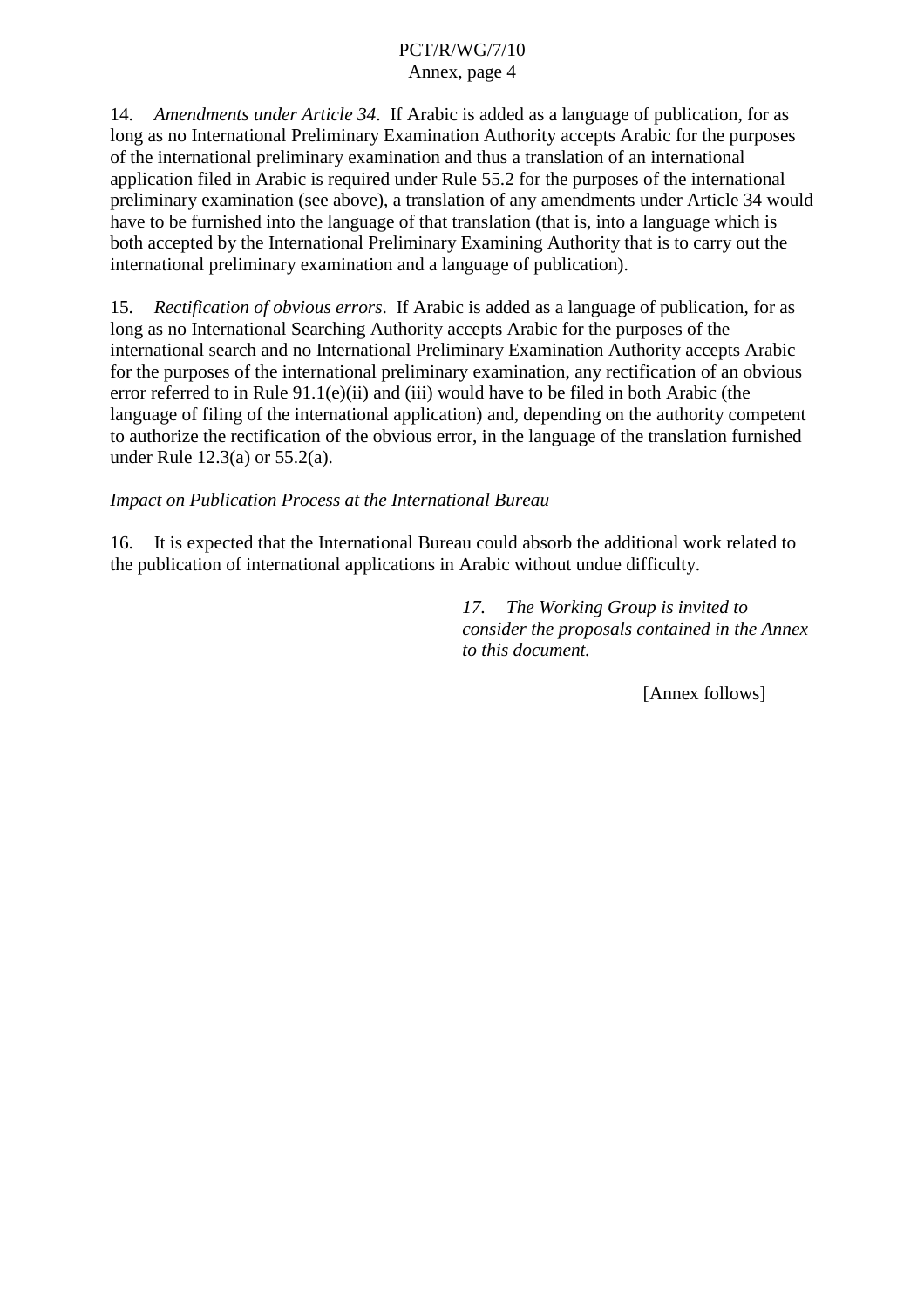#### PCT/R/WG/7/10

#### ANNEX

# PROPOSED AMENDMENTS OF THE PCT REGULATIONS:<sup>2</sup>

## ADDITION OF ARABIC AS A LANGUAGE OF PUBLICATION

# TABLE OF CONTENTS

<sup>&</sup>lt;sup>2</sup> Proposed additions and deletions are indicated, respectively, by underlining and striking through the text concerned. Certain provisions that are not proposed to be amended may be included for ease of reference.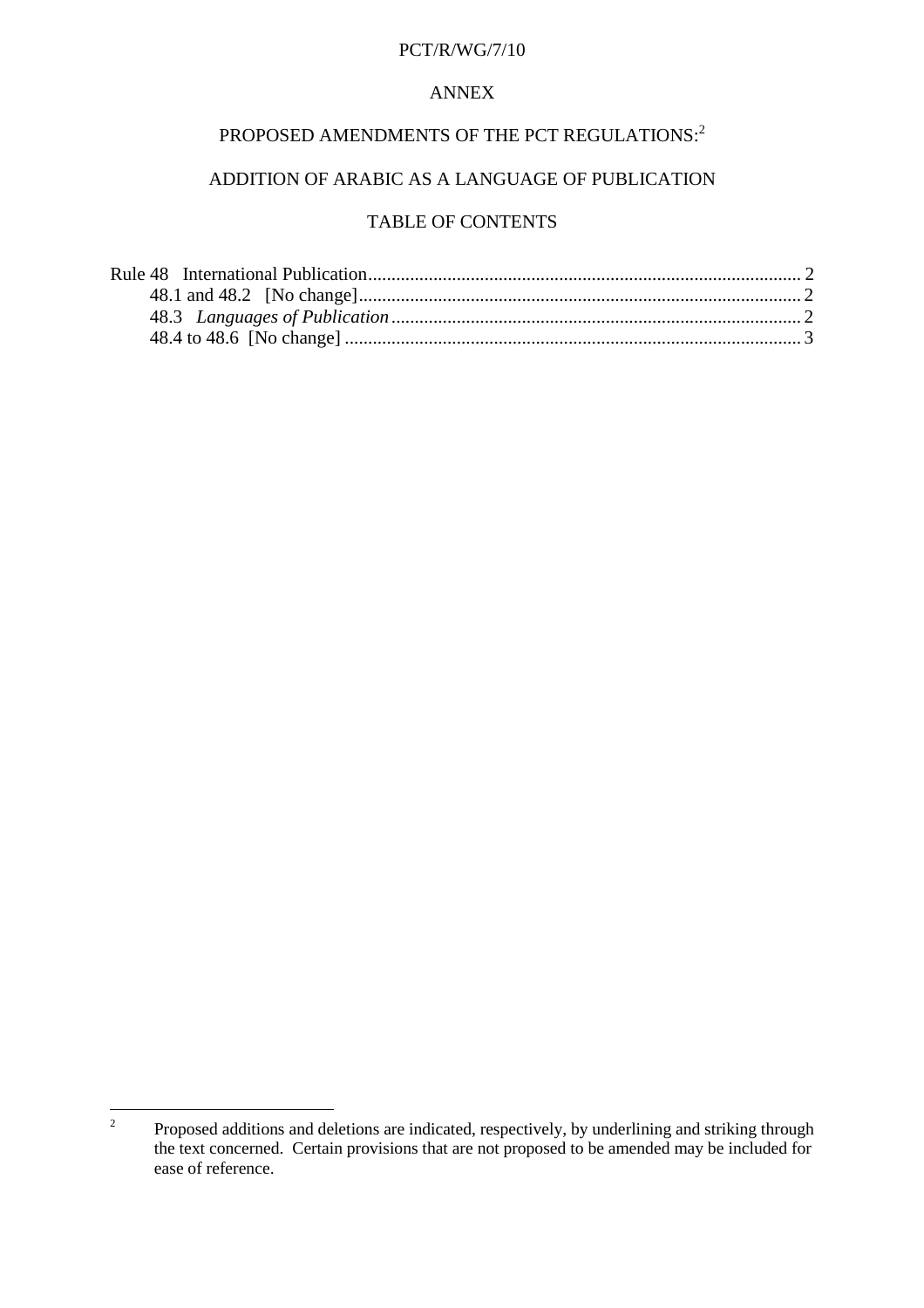#### **Rule 48**

#### **International Publication**

<span id="page-5-0"></span>48.1 and 48.2 [No change]

48.3 *Languages of Publication*

(a) If the international application is filed in Arabic, Chinese, English, French, German, Japanese, Russian or Spanish ("languages of publication"), that application shall be published in the language in which it was filed.

(b) [No change] If the international application is not filed in a language of publication and a translation into a language of publication has been furnished under Rule 12.3 or 12.4, that application shall be published in the language of that translation.

(c) [No change] If the international application is published in a language other than English, the international search report to the extent that it is published under Rule  $48.2(a)(v)$ , or the declaration referred to in Article 17(2)(a), the title of the invention, the abstract and any text matter pertaining to the figure or figures accompanying the abstract shall be published both in that language and in English. The translations shall be prepared under the responsibility of the International Bureau.